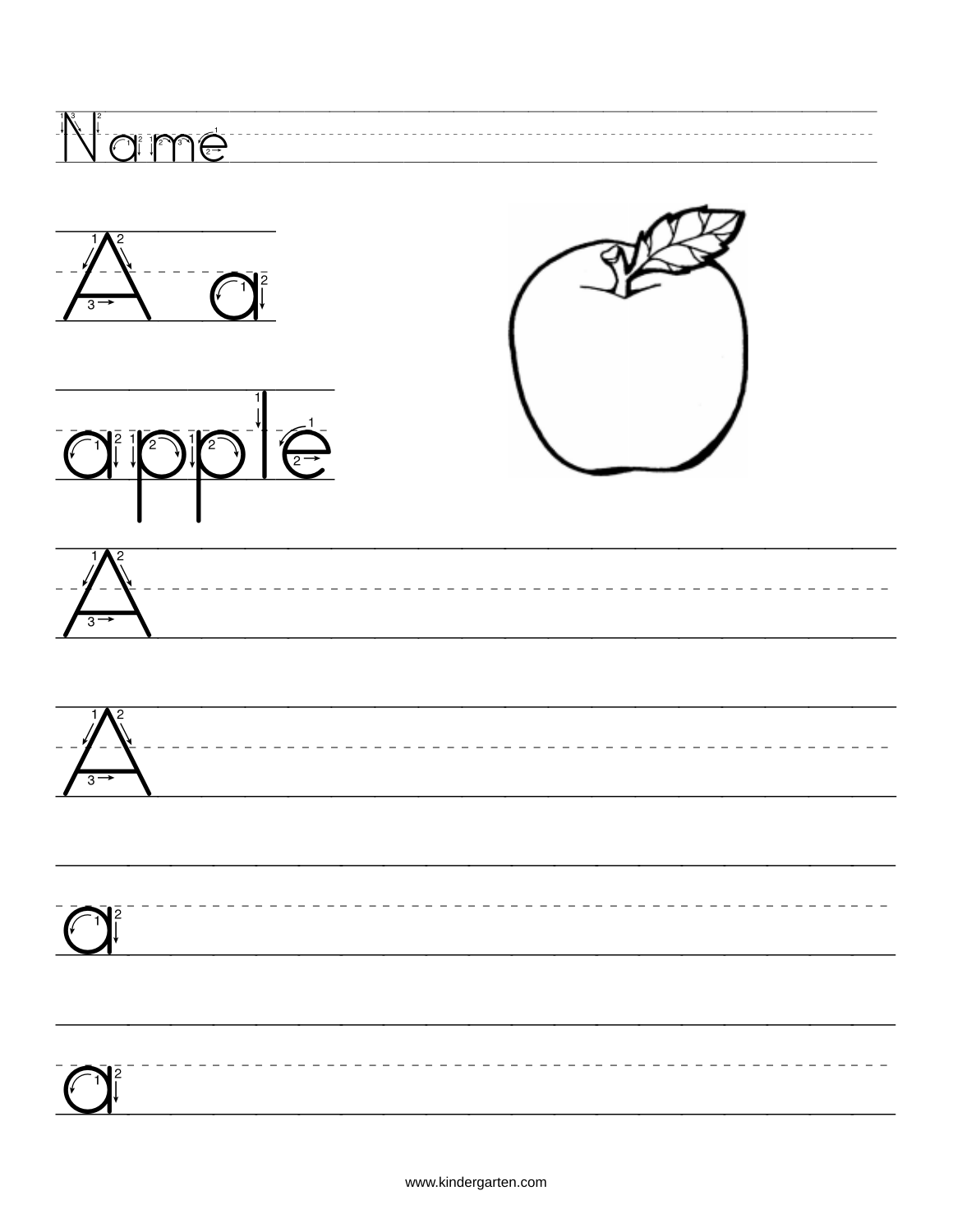













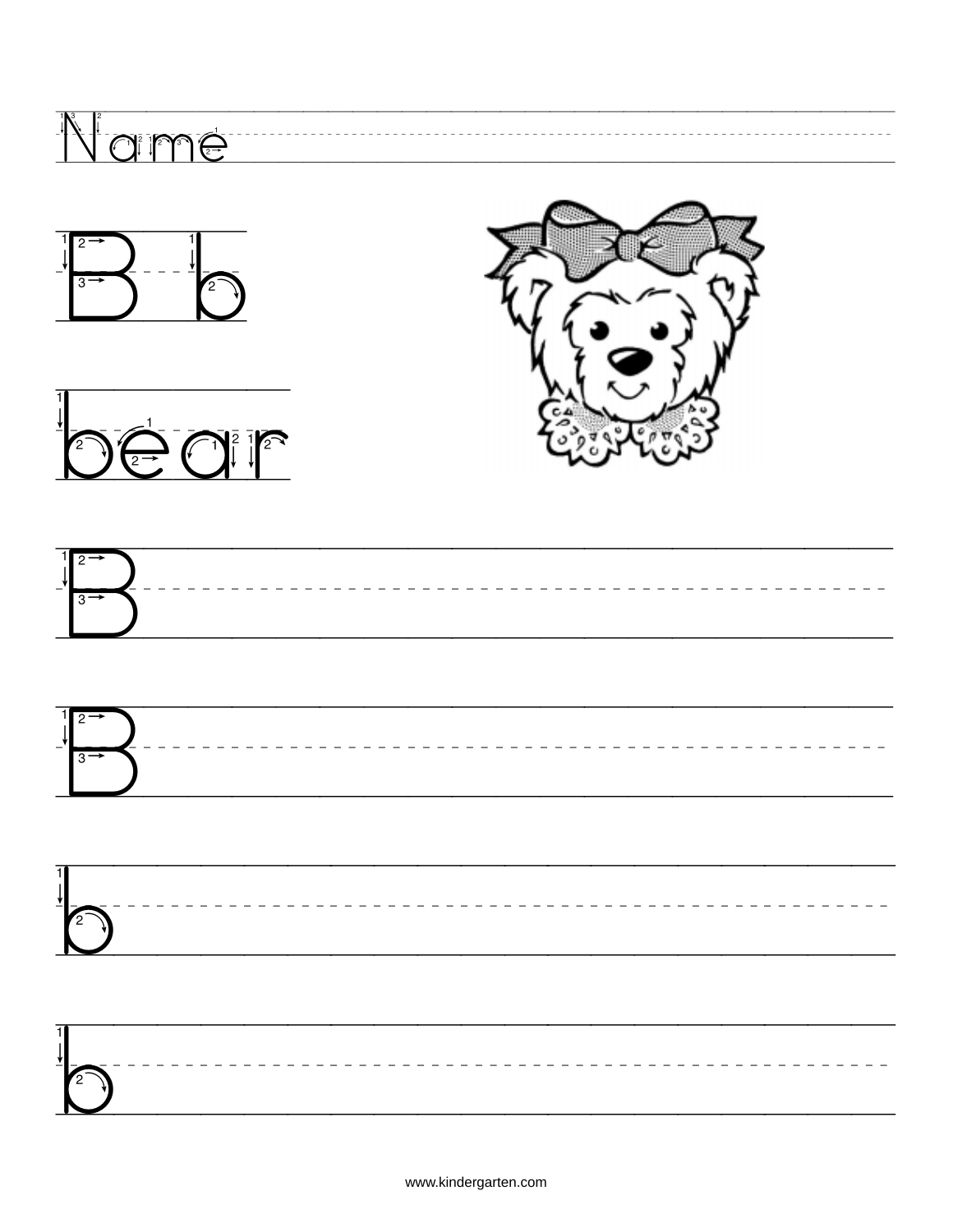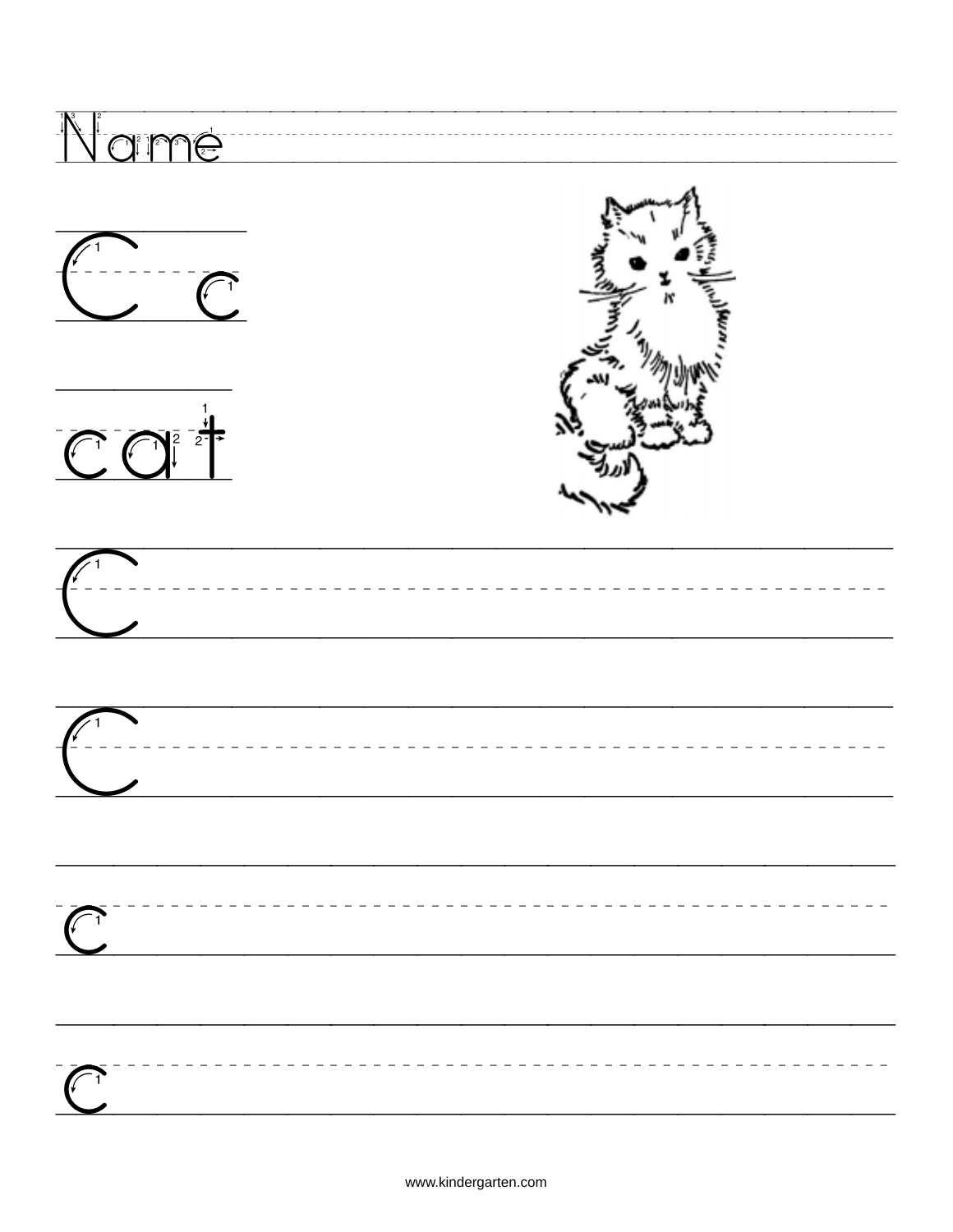













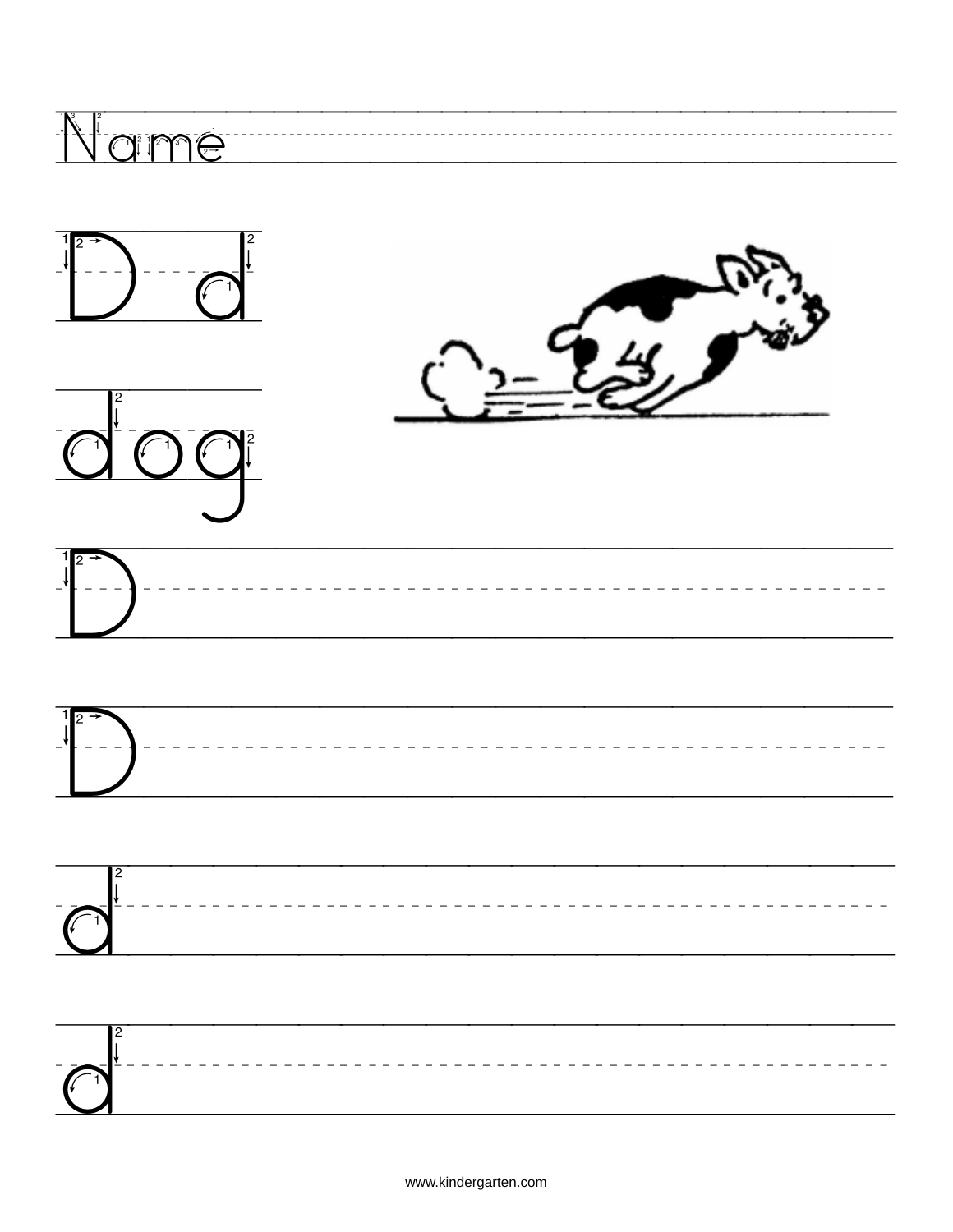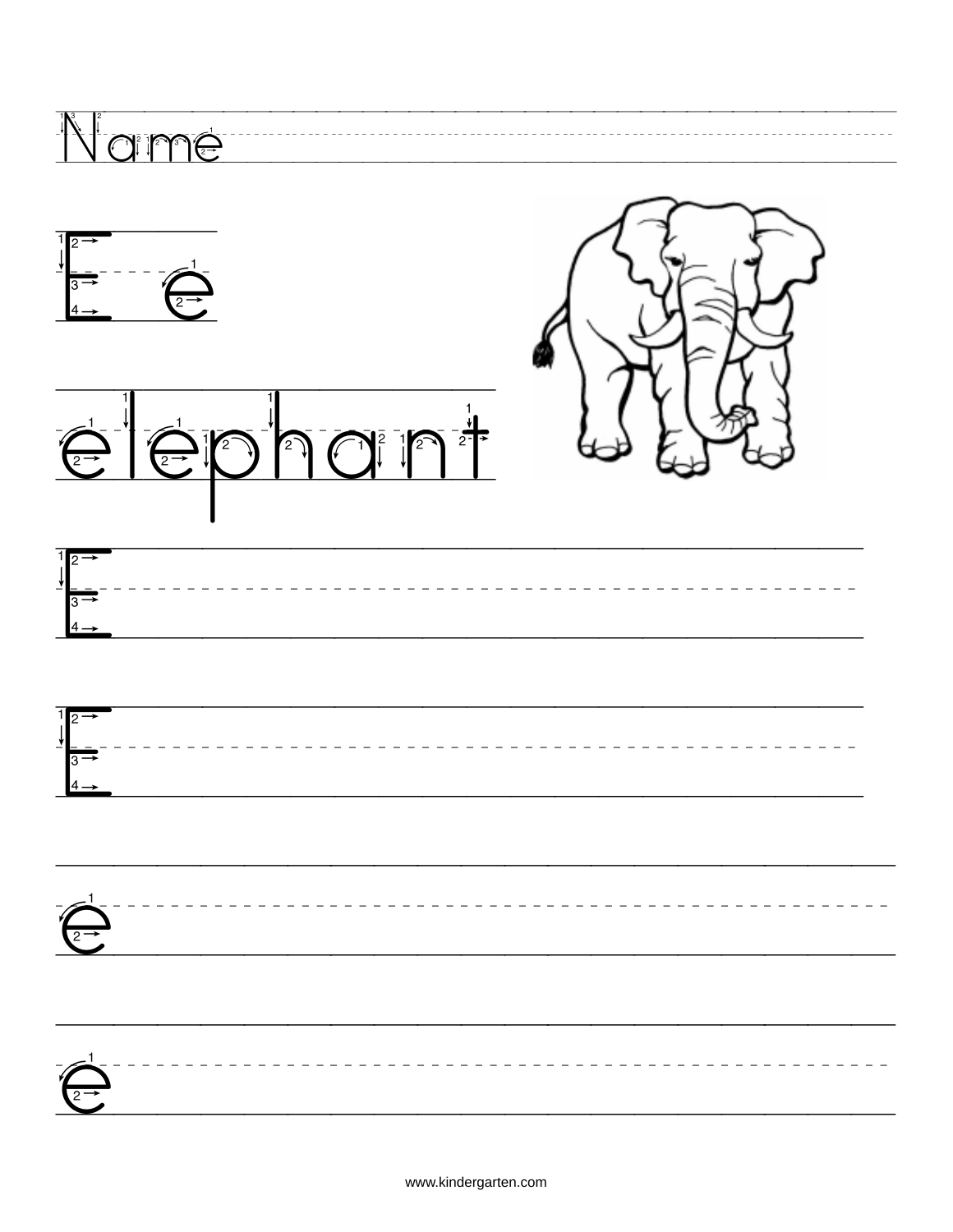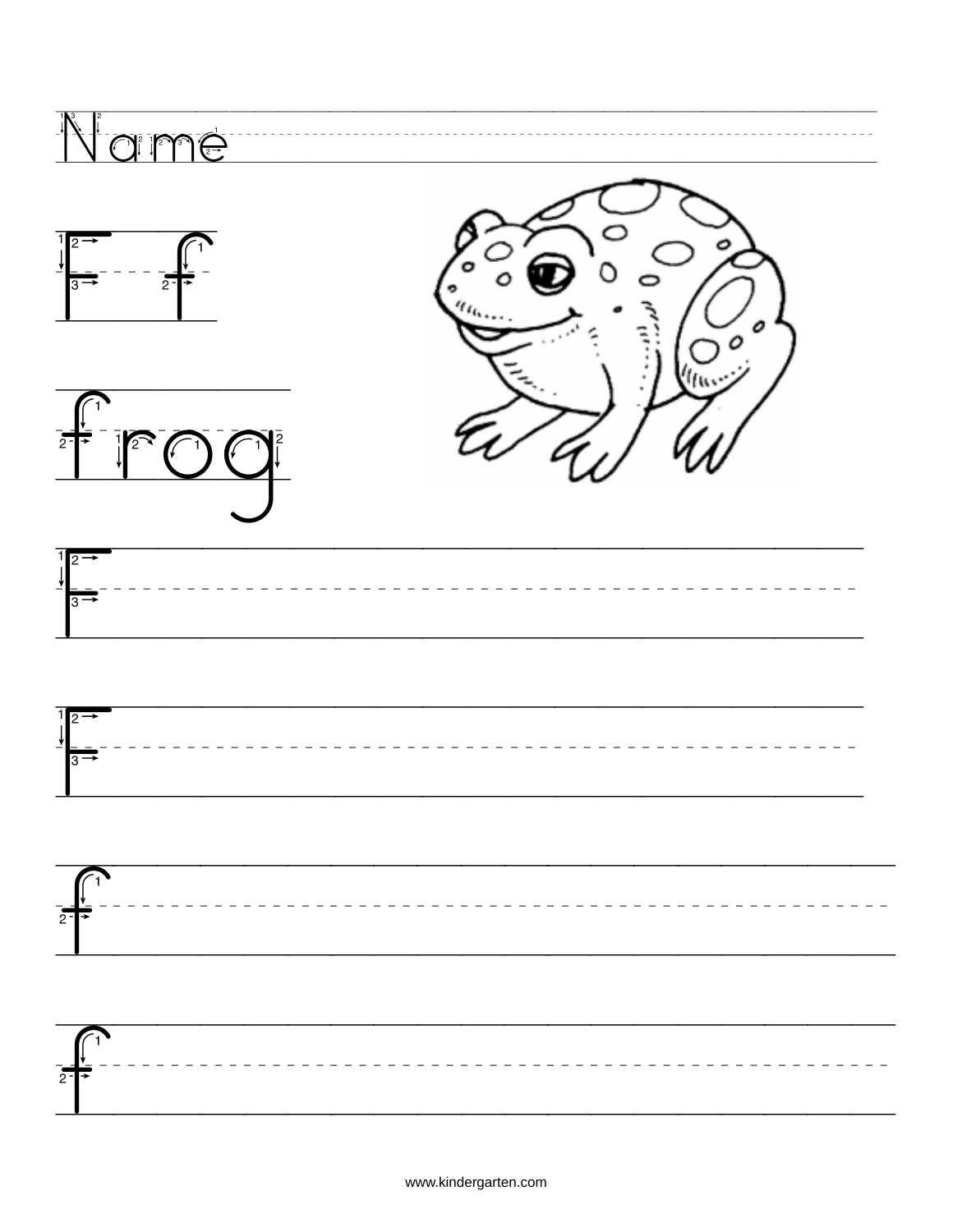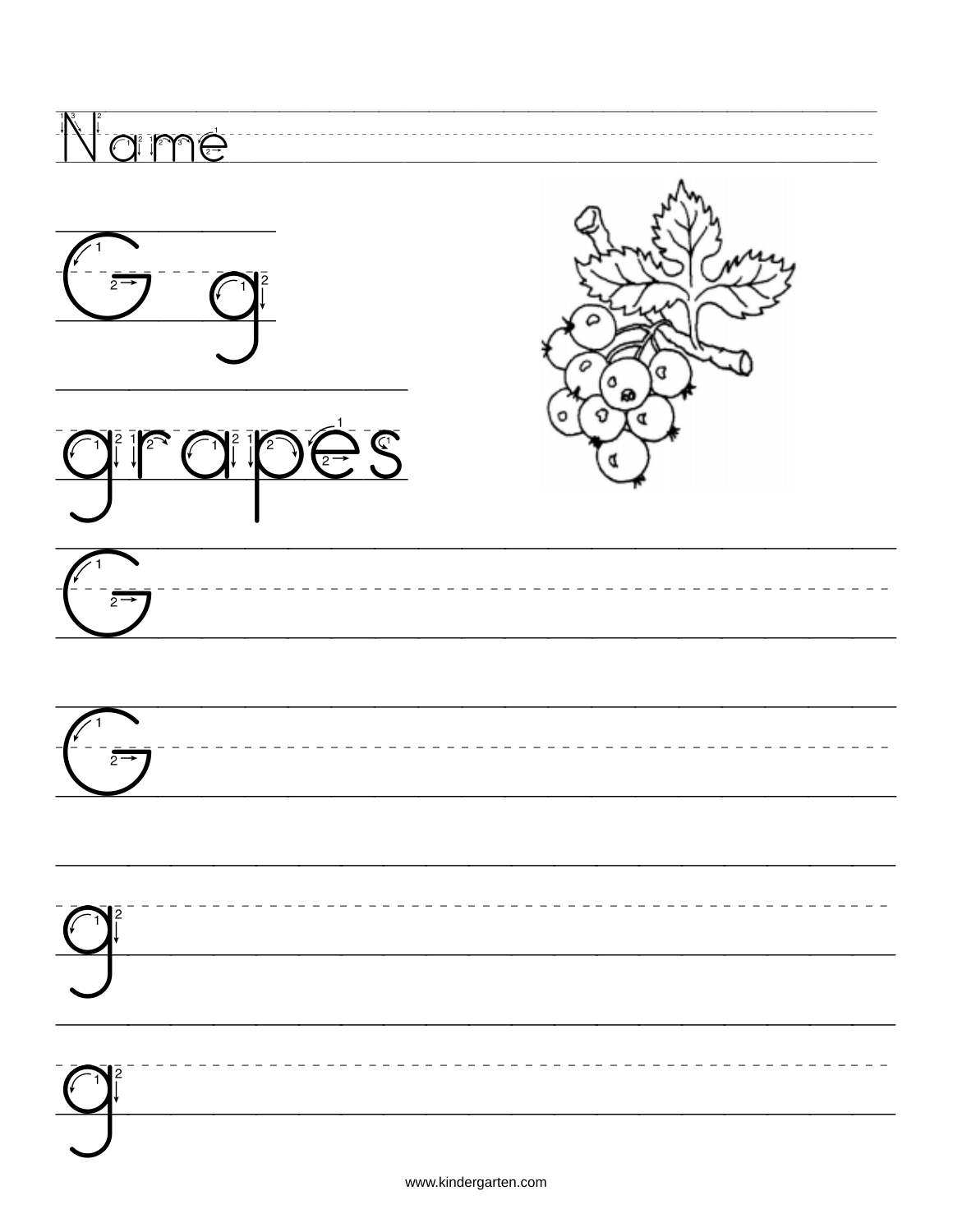













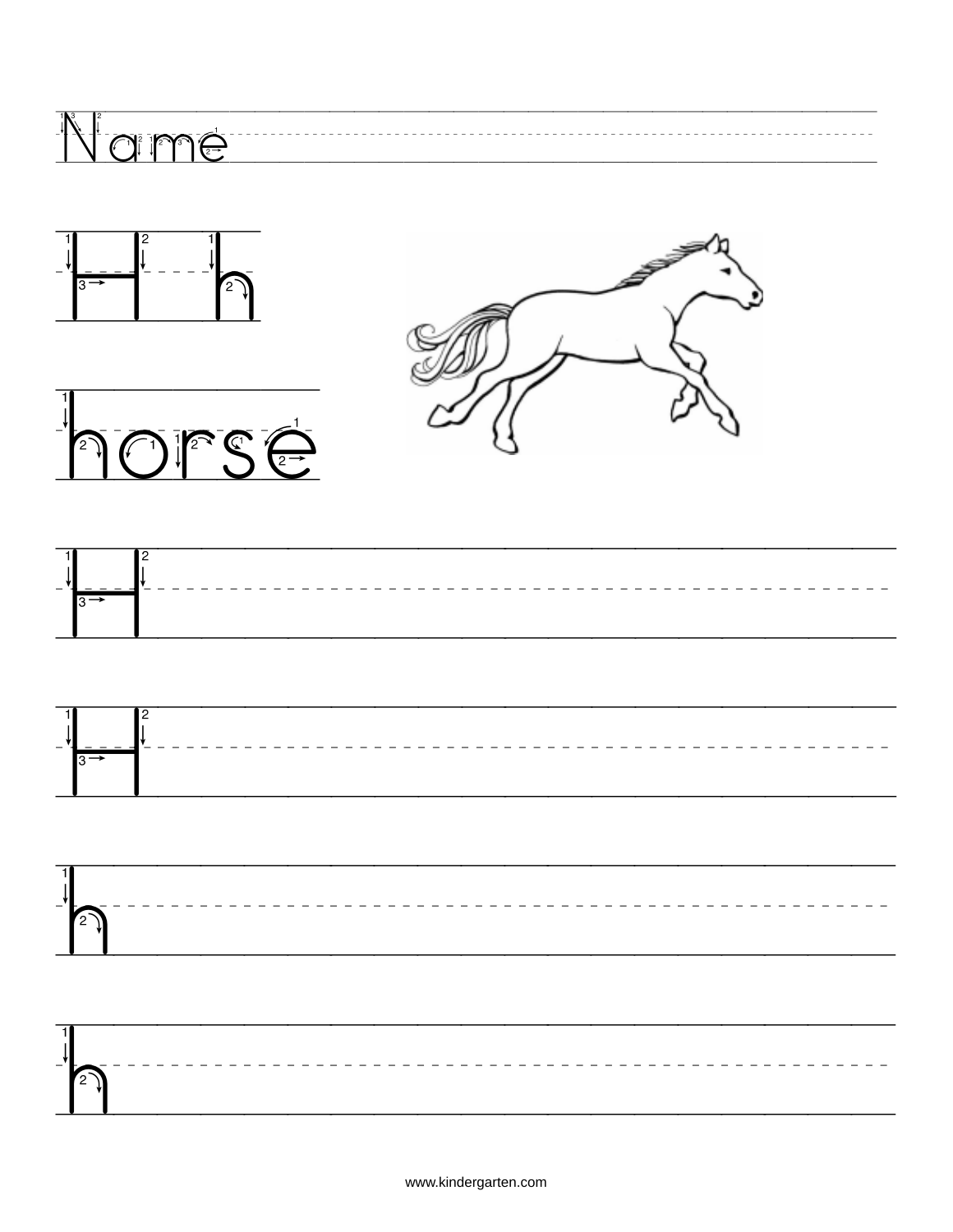





| $\overline{\phantom{a}}$<br>$\sim$ |  |
|------------------------------------|--|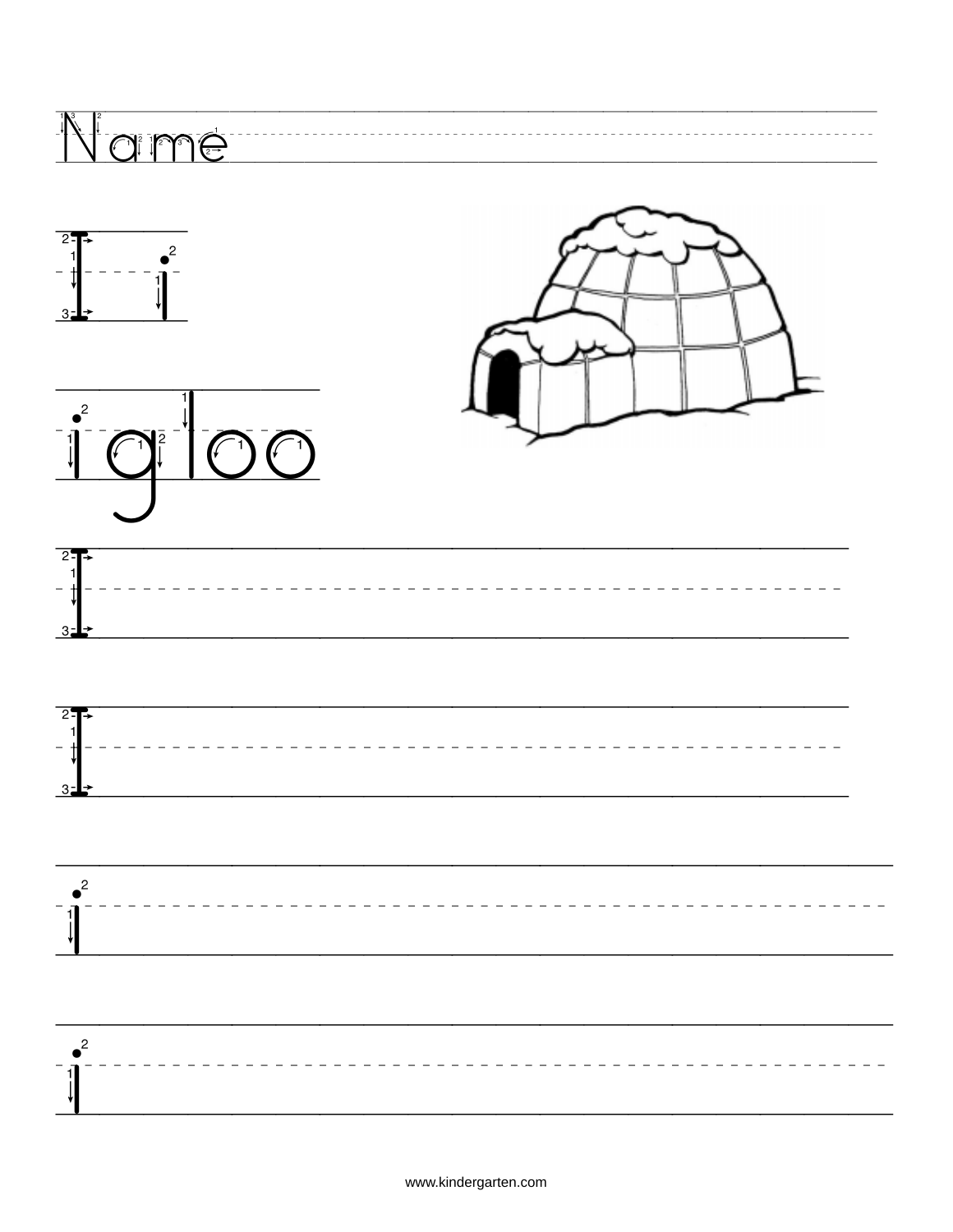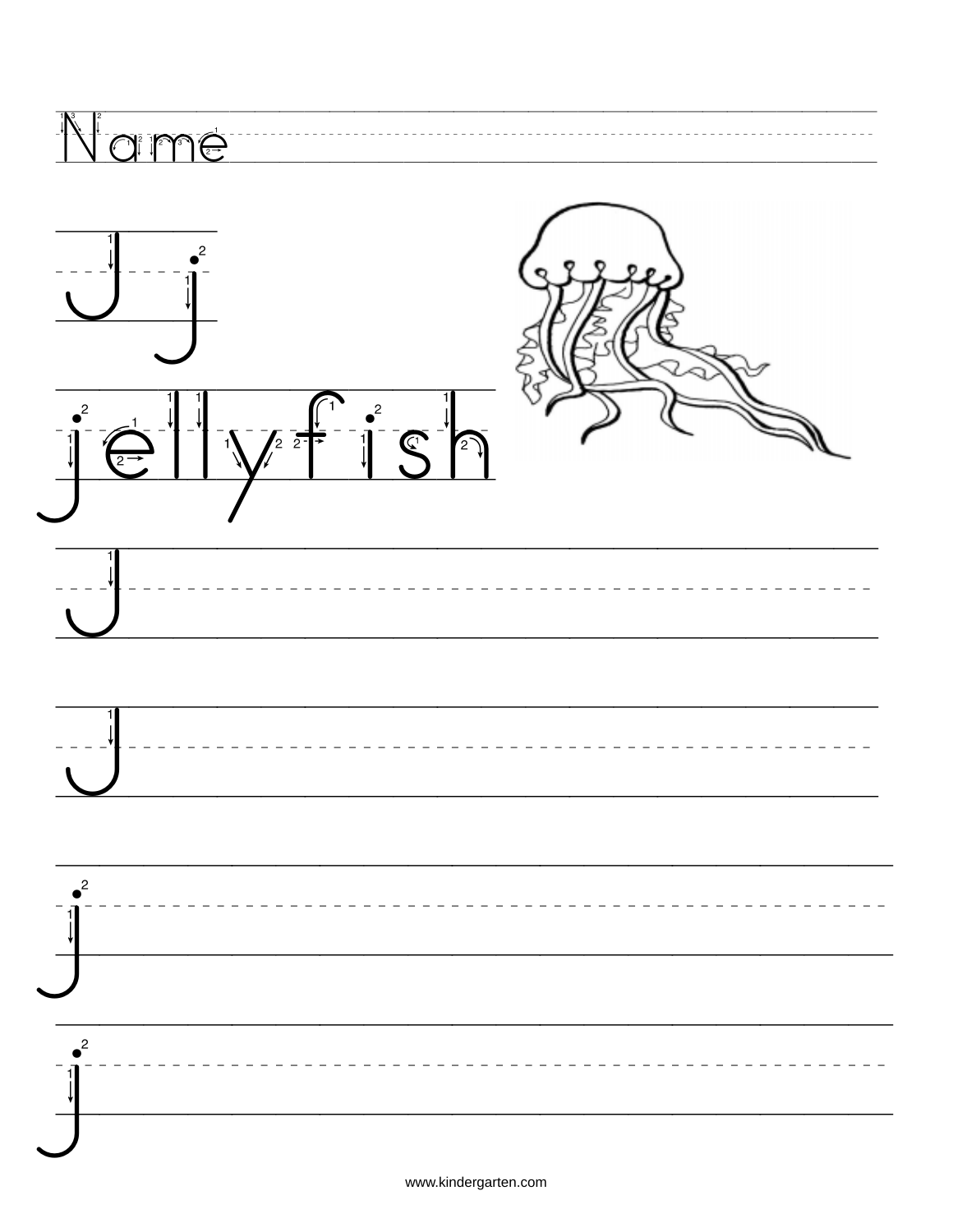



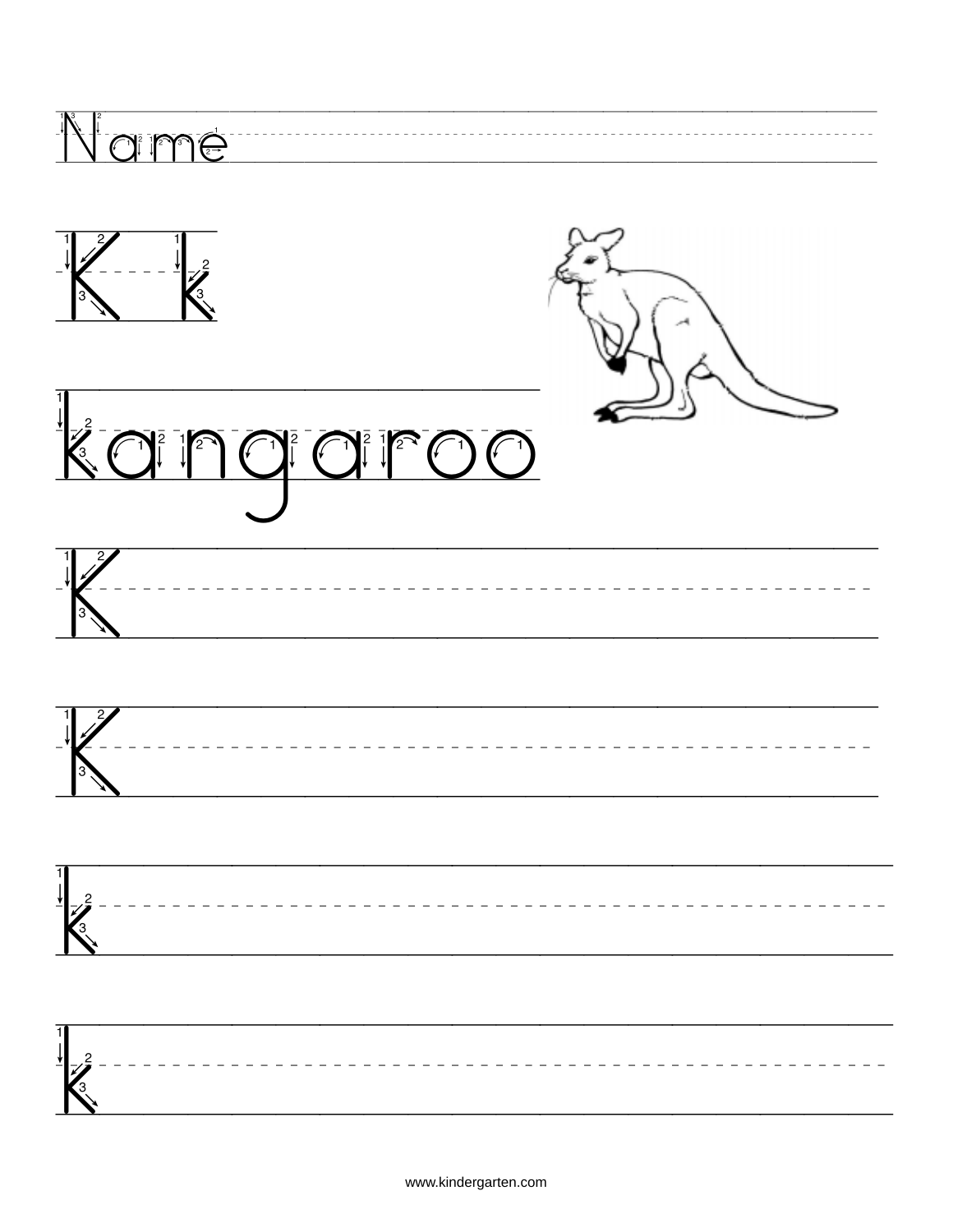











| $\overline{\phantom{0}}$ |  |  |  |  |  |  |  |  |  |  |  |  |  |  |  |  |  |  |  |  |  |  |  |  |  |  |  |  |  |  |  |
|--------------------------|--|--|--|--|--|--|--|--|--|--|--|--|--|--|--|--|--|--|--|--|--|--|--|--|--|--|--|--|--|--|--|
|                          |  |  |  |  |  |  |  |  |  |  |  |  |  |  |  |  |  |  |  |  |  |  |  |  |  |  |  |  |  |  |  |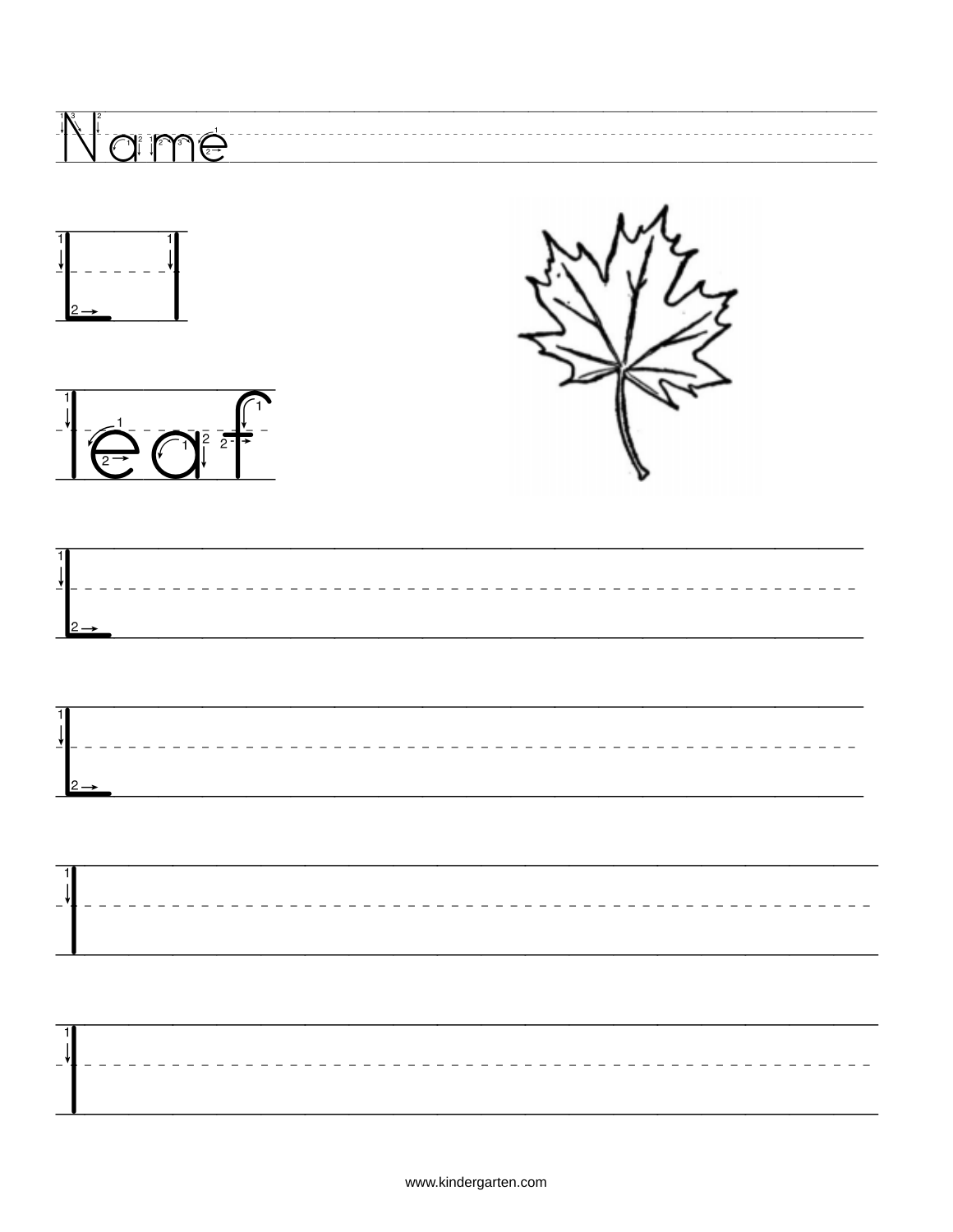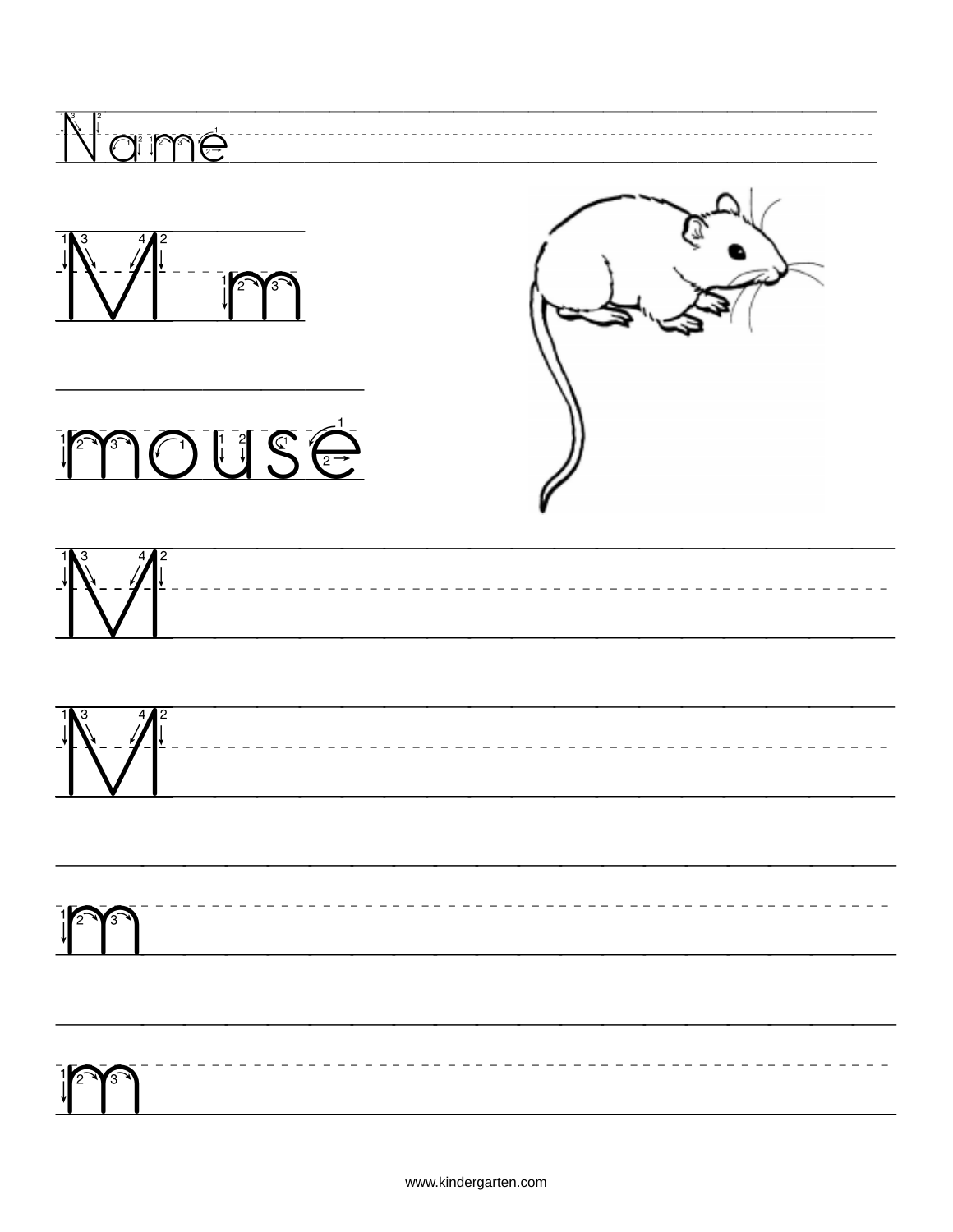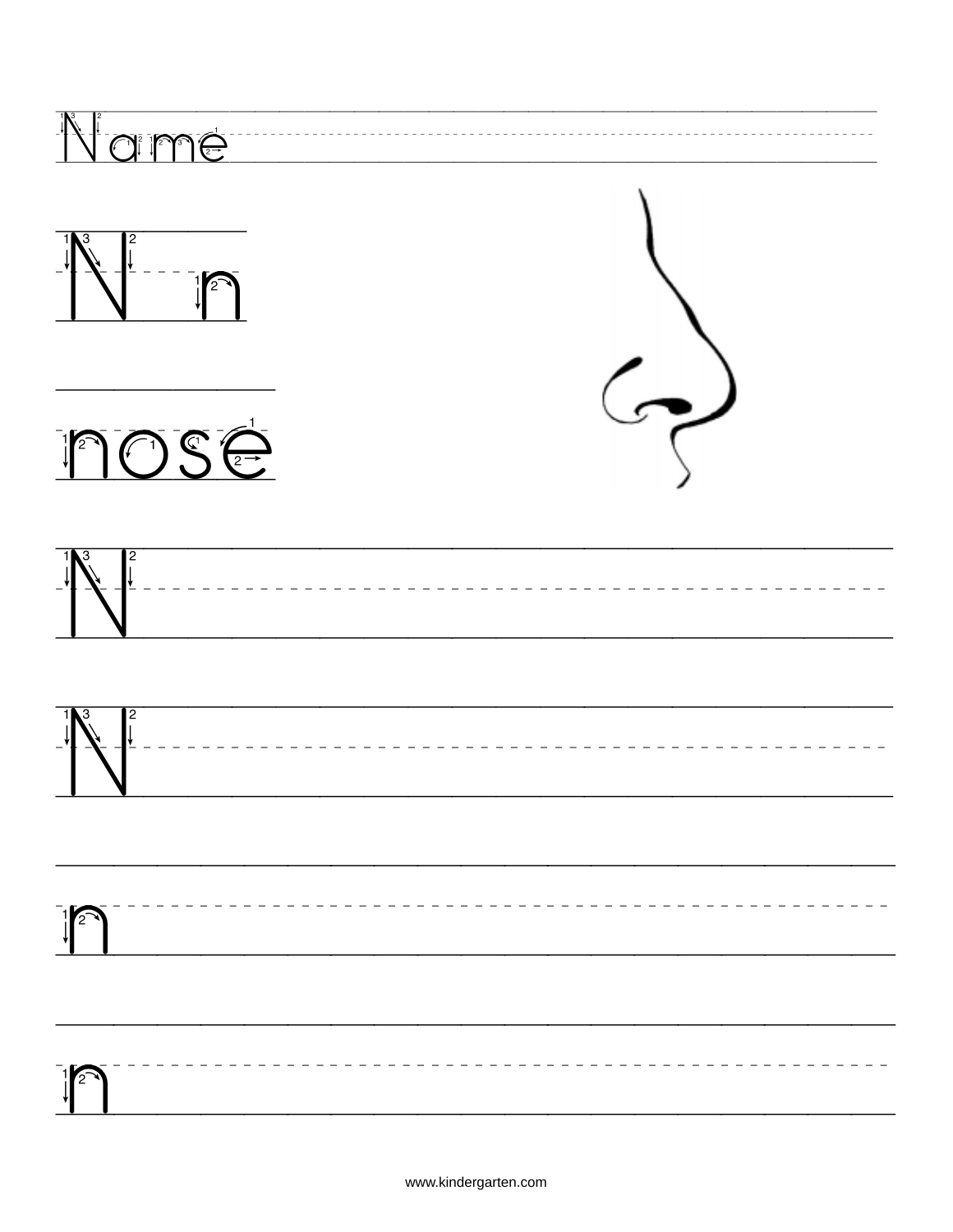











| $\overline{\phantom{a}}$ |  |  |
|--------------------------|--|--|
|                          |  |  |
| $\bigodot$               |  |  |
|                          |  |  |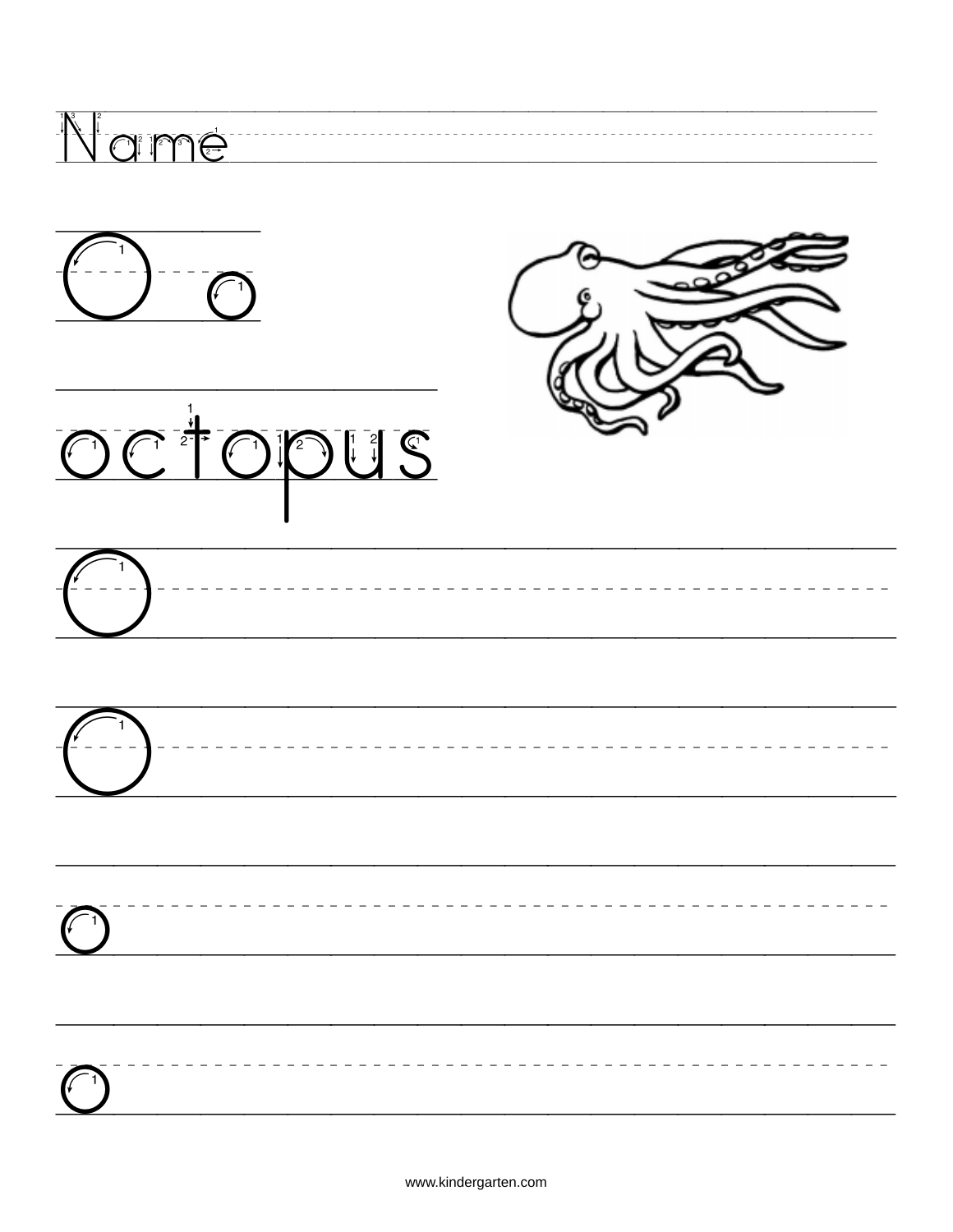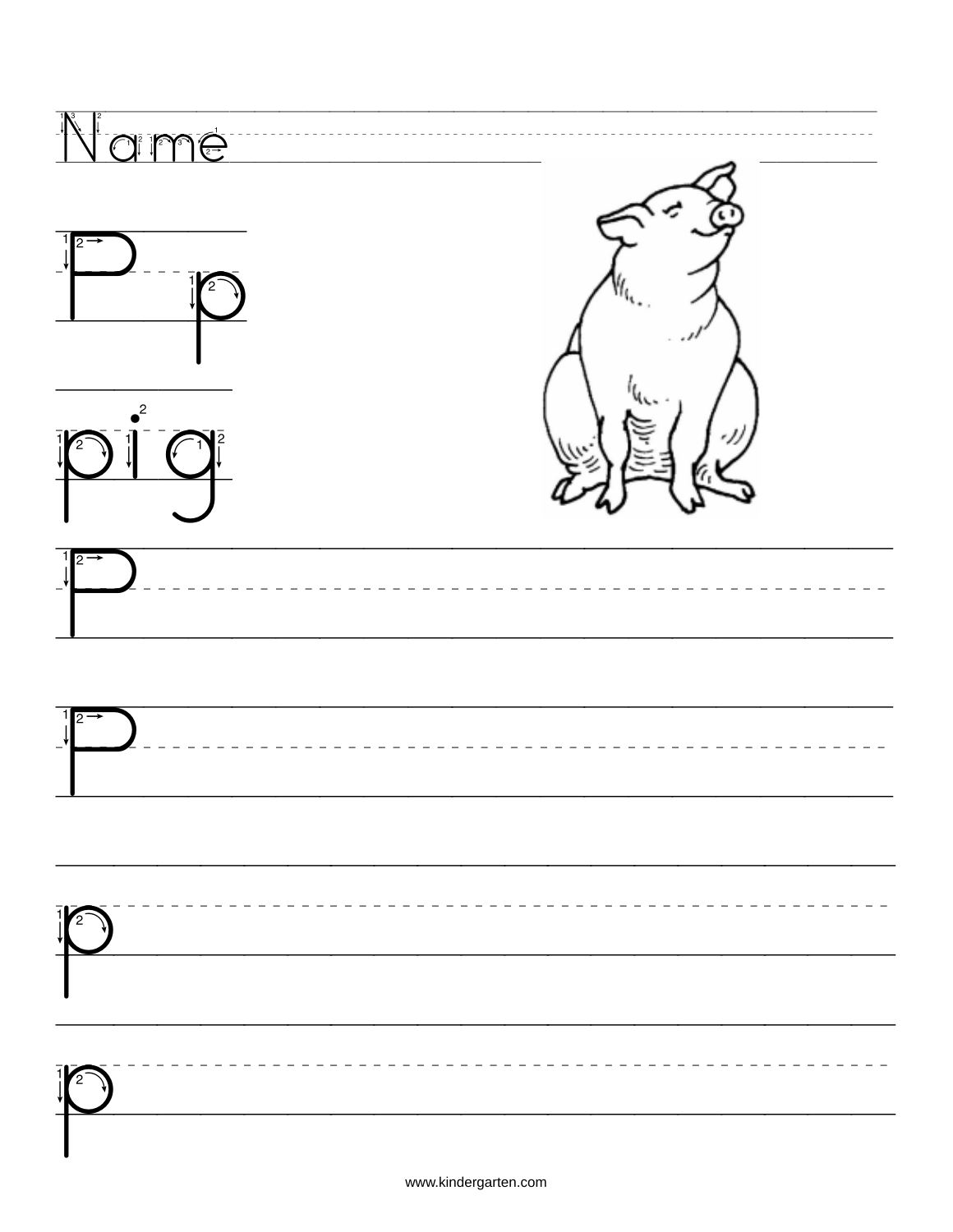













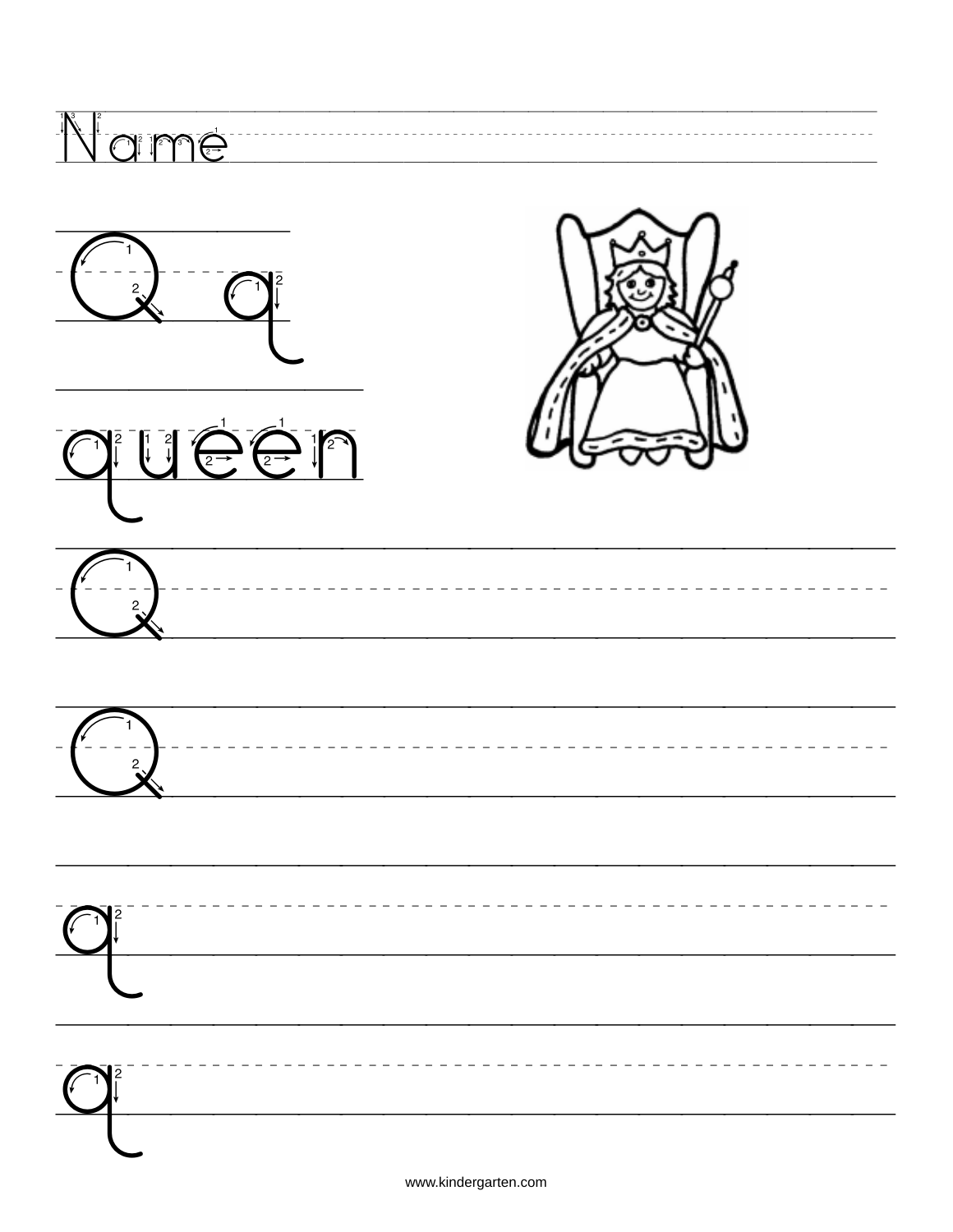









3,

 $\sqrt{2}$ 



$$
\mathbb{N}^2
$$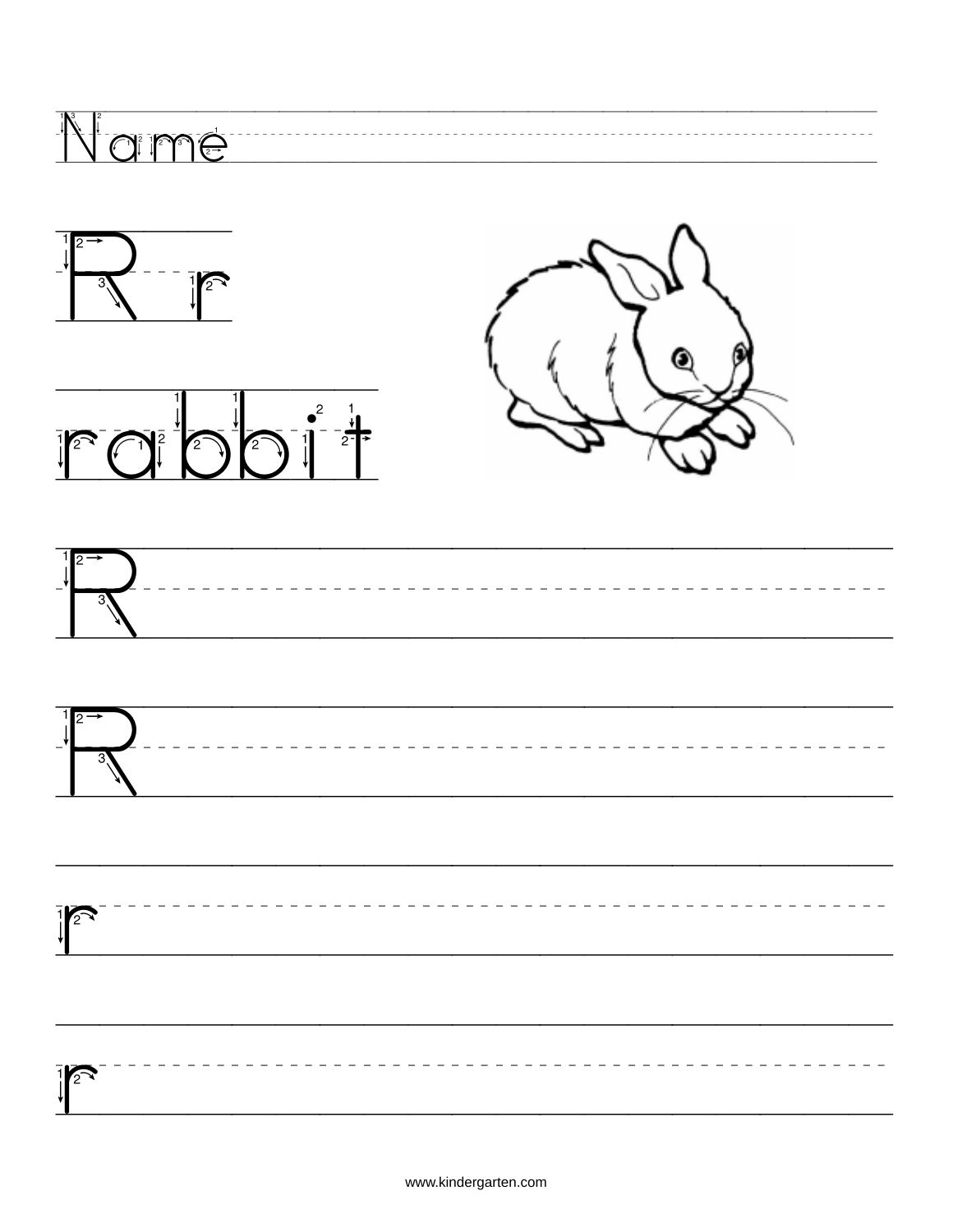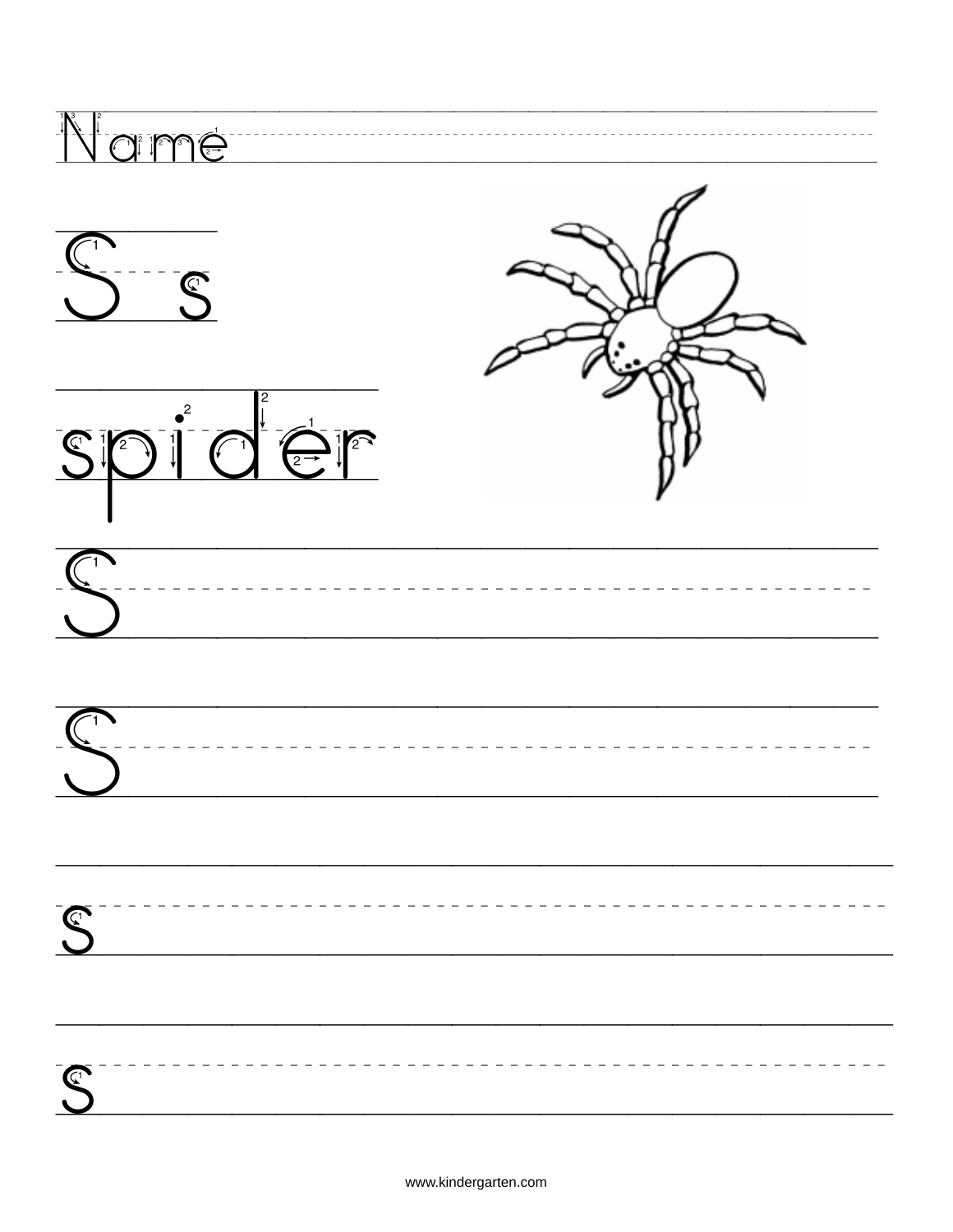







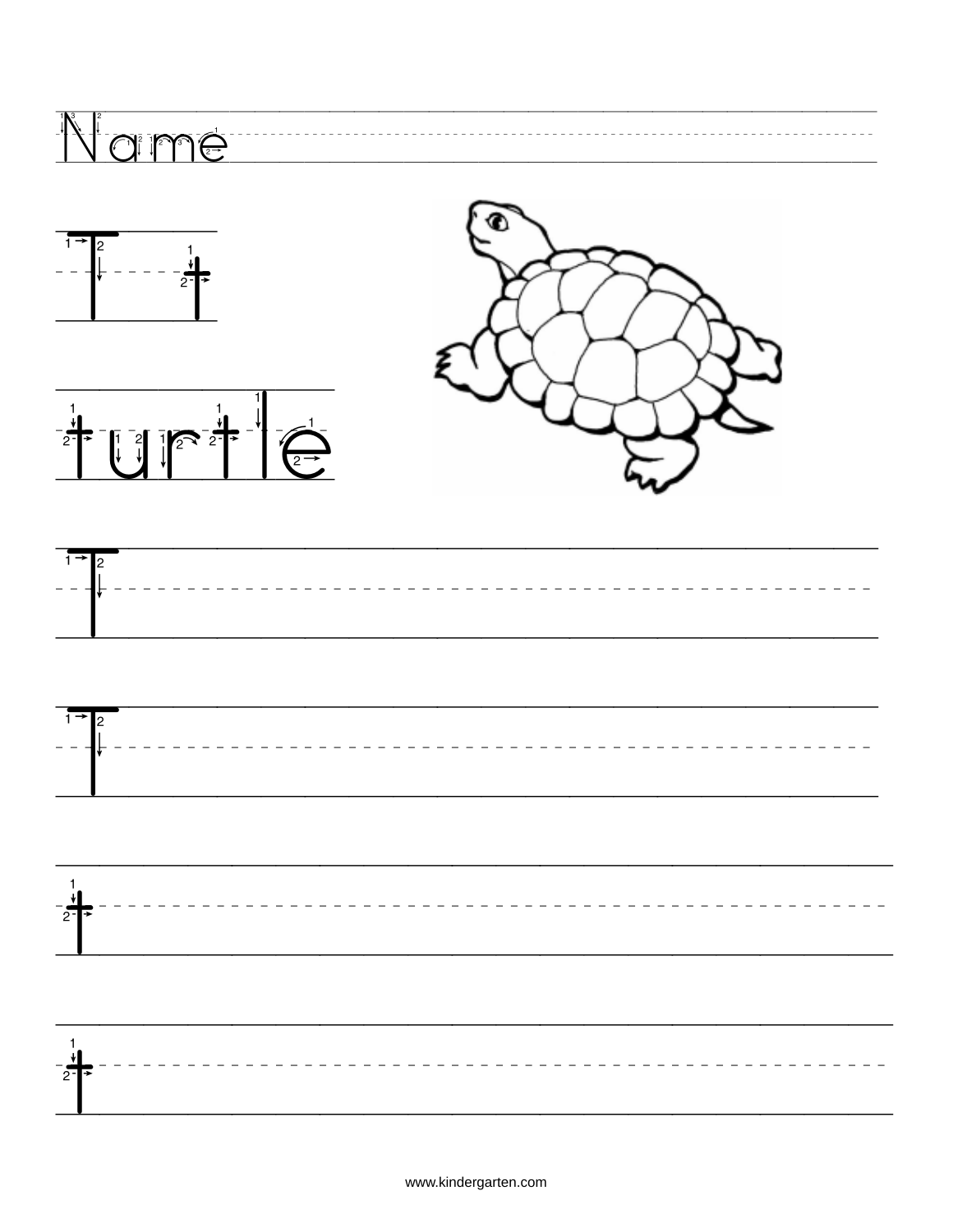









| $-1 - -1$ |  |  |  |  |  |  |  |  |  |  |  |  |  |  |  |  |  |  |  |  |
|-----------|--|--|--|--|--|--|--|--|--|--|--|--|--|--|--|--|--|--|--|--|
|           |  |  |  |  |  |  |  |  |  |  |  |  |  |  |  |  |  |  |  |  |

| $\overline{\mathsf{h}}$<br>$\mathbf{Z}$ |  |  |  |
|-----------------------------------------|--|--|--|
|                                         |  |  |  |

| $\begin{bmatrix} 1 & 2 \\ 1 & 4 \end{bmatrix}$ |  |  |  |
|------------------------------------------------|--|--|--|
|                                                |  |  |  |
|                                                |  |  |  |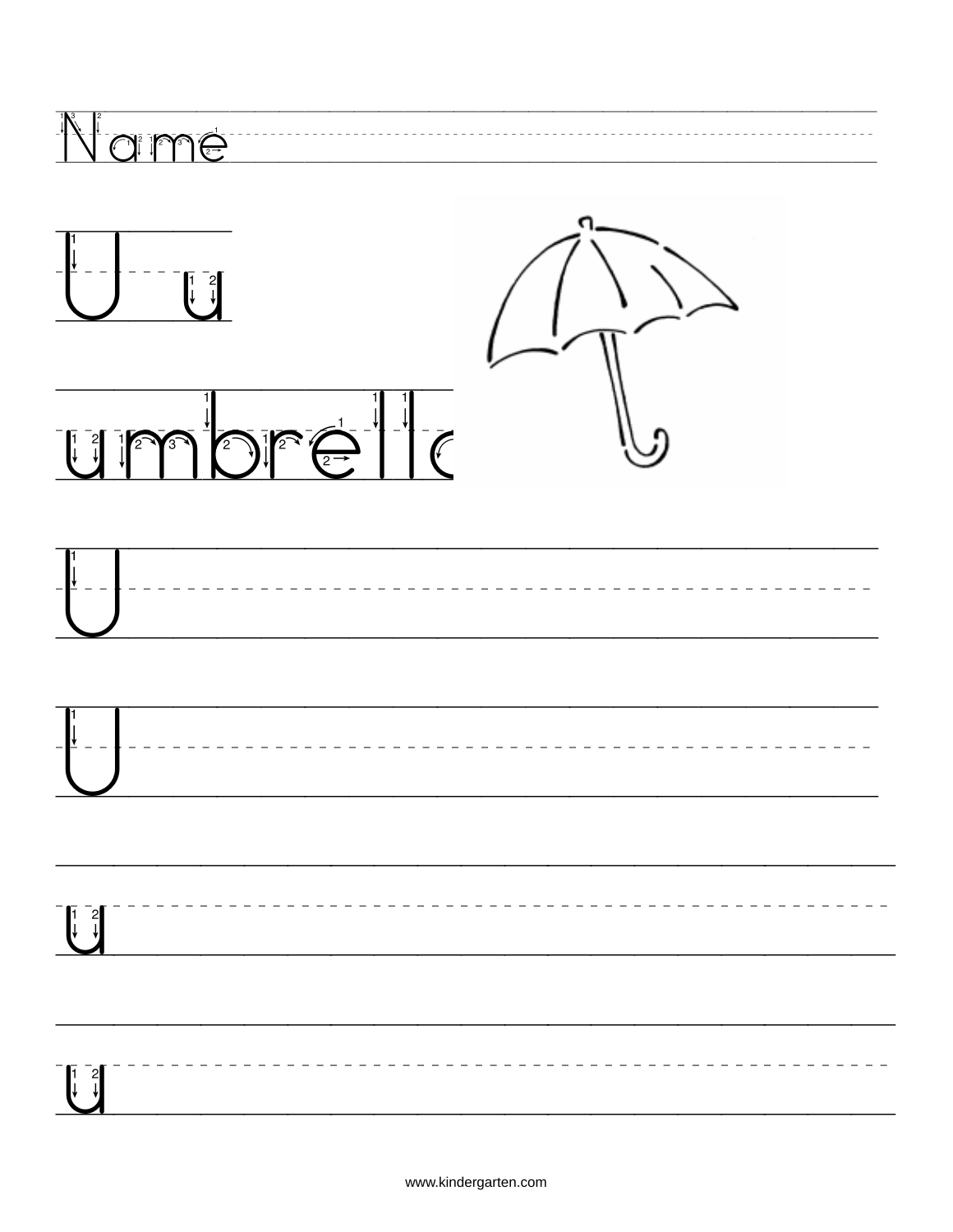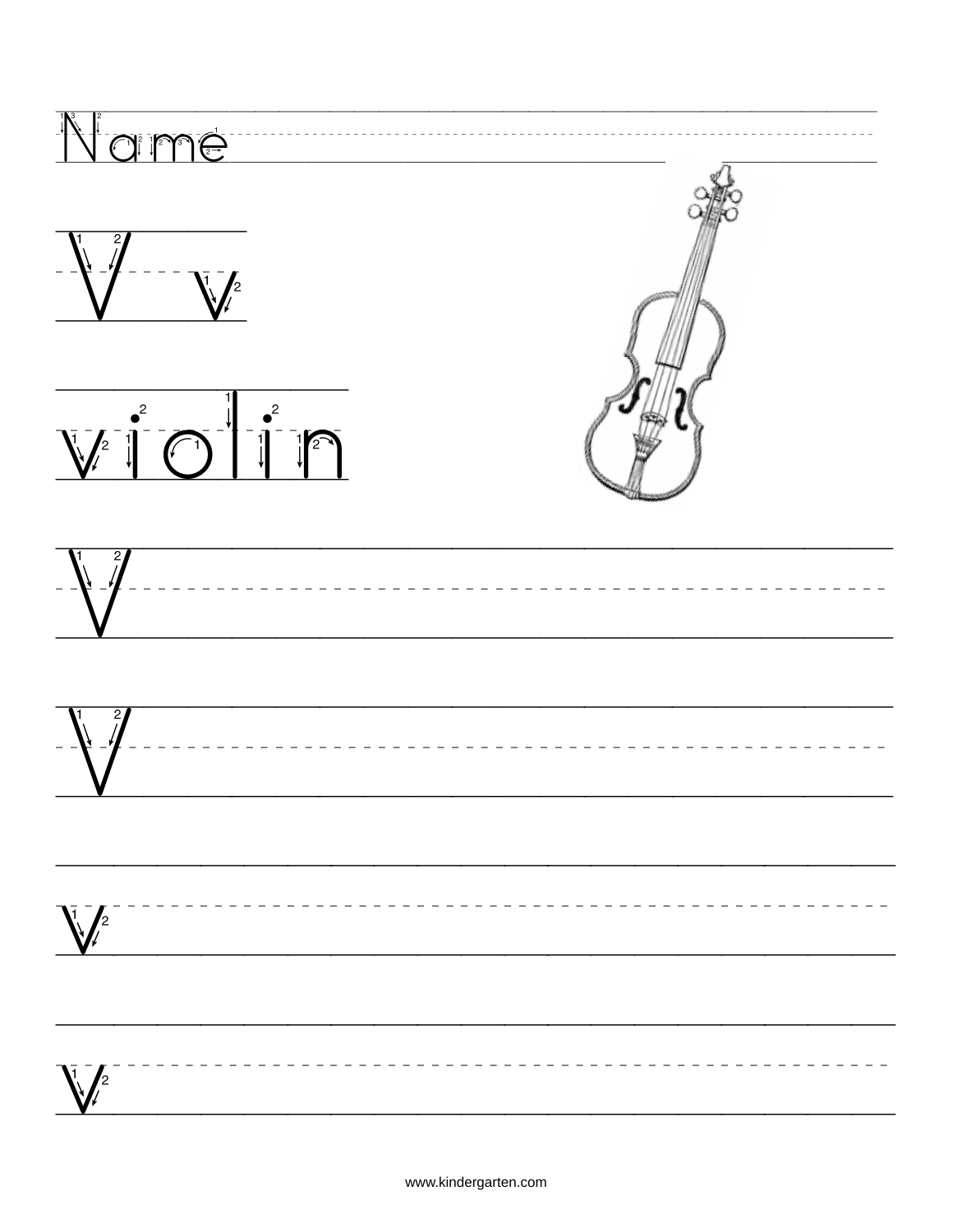













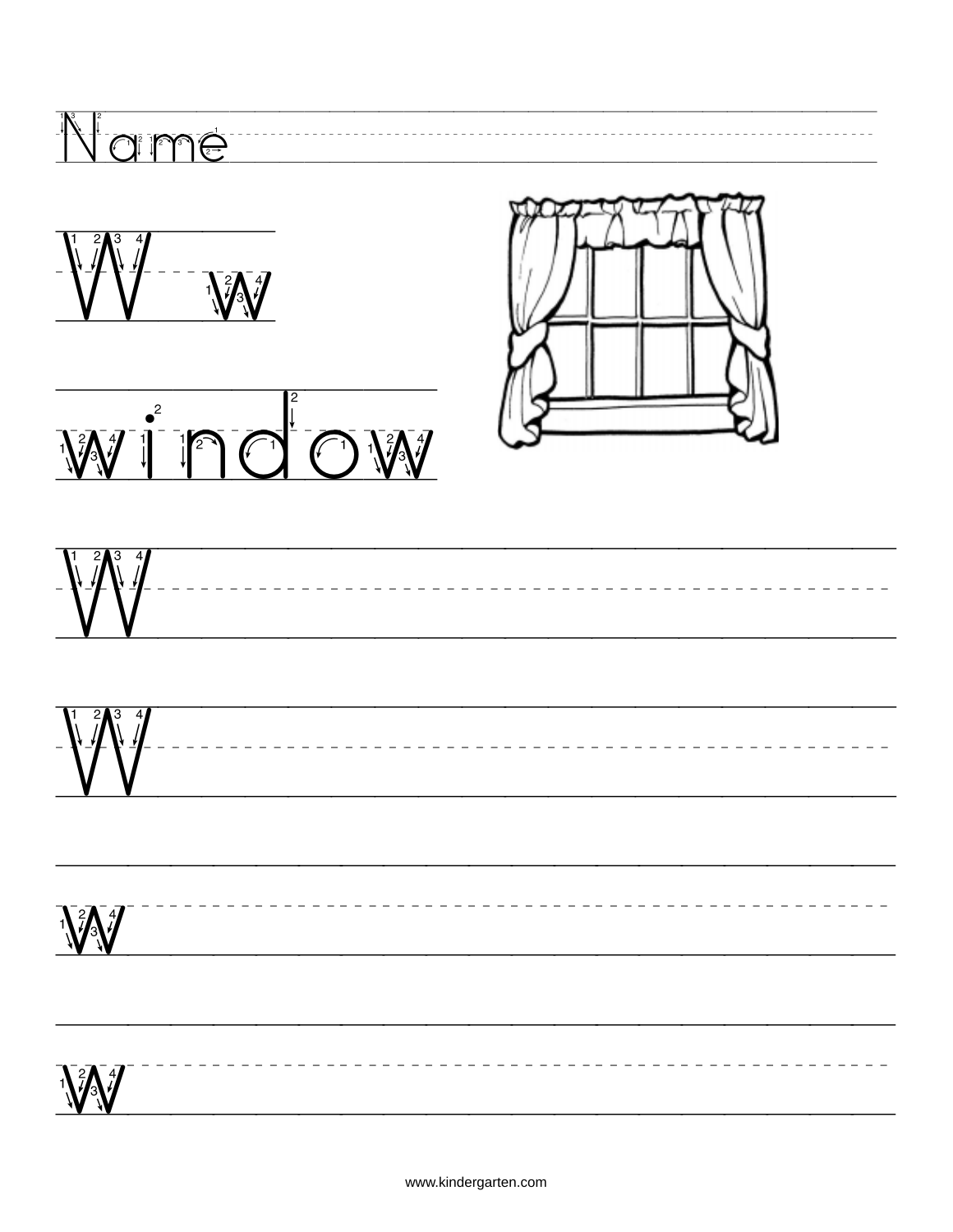













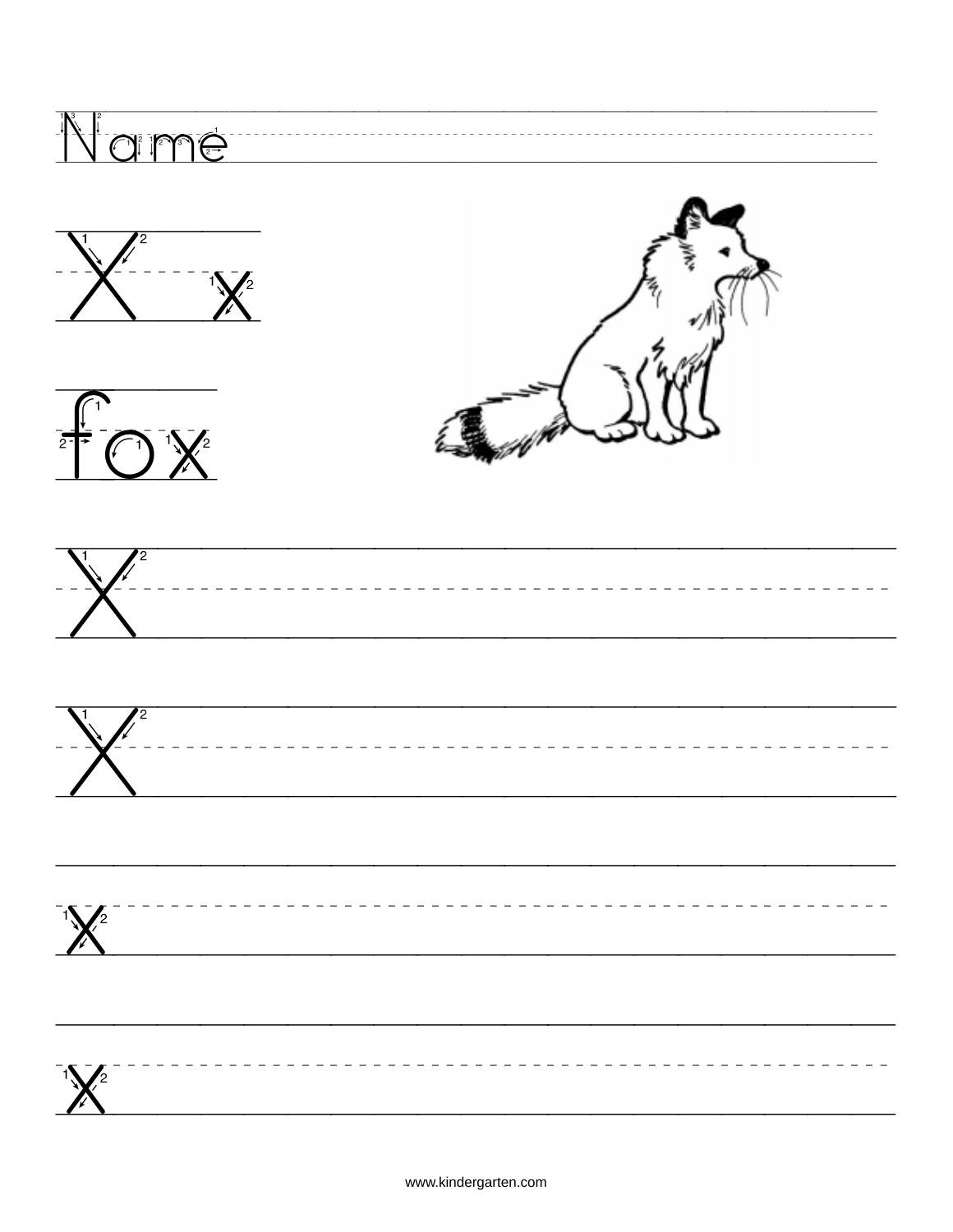